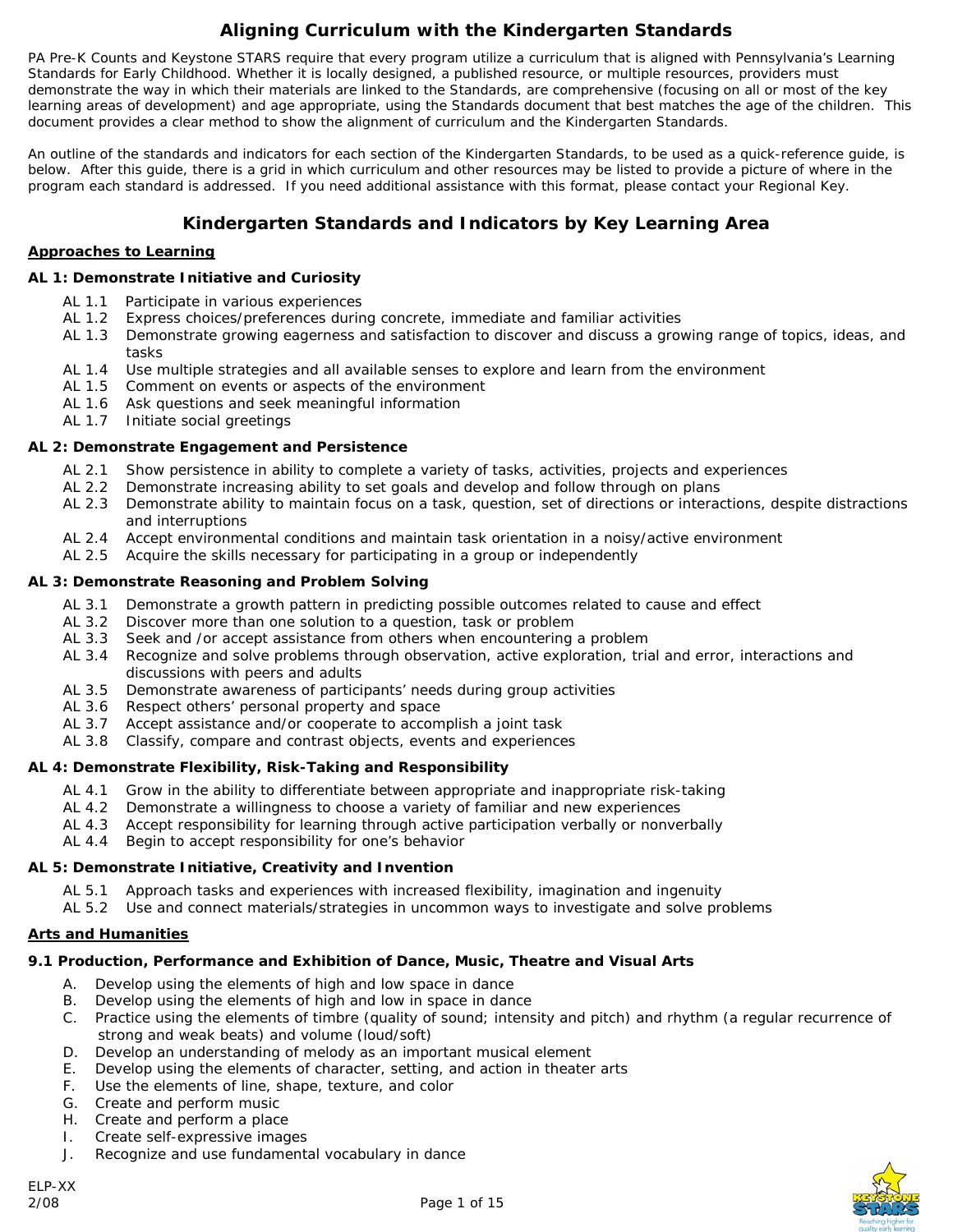- K. Recognize and use fundamental vocabulary in music
- L. Recognize and use fundamental vocabulary in theatre arts
- M. Recognize and use fundamental vocabulary in visual arts
- N. Identify patterns in dance
- O. Identify and perform safety issues in dance and theatre arts
- P. Identify and perform safety issues in music and visual
- Q. Identify school and community performances, and exhibitions for dance, music and theatre
- R. Identify school and community visual arts exhibitions
- S. Identify how technologies in the arts help create performances and exhibitions

#### *9.2 Historical and Cultural Context of Works in the Arts*

- Analyze a work of art from its historical and cultural perspective
- B. Identify common themes and patterns in works in the arts

#### *9.3 Critical Response to Works in the Arts*

- A. Create a critical statement about works of art
- B. Identify the elements, principles, and concepts used to describe works in the arts
- C. Make categories or classifications about works in the arts

#### *9.4 Aesthetic Response to Works in the Arts*

- A. Make a statement about works in the arts based on prior knowledge and how the art affects emotion
- B. Communicate an individual opinion about the meaning of works in the arts
- C. Begin to understand that artists make choices in all areas of arts

#### **Family-School-Community Partnerships**

#### *1. Parenting - Quality kindergarten programs will support families with parenting and child rearing skills.*

- A. Assist families with parenting and child rearing skills (housing, health, nutrition, clothing, and safety)
- B. Hold parenting classes and informational meetings
- C. Assist families in understanding child development. Distribute brochures on child development
- D. Assist families in setting home conditions that support children as kindergarten students
- E. Provide information and activities to help schools understand children and families
- F. Demonstrate an understanding of the diversity

#### *2. Communication - Quality kindergarten programs will effectively communicate with families about school programs and student progress through school to home and home to school communications.*

- A. Communicate with families about school programs, assessments, children's progress, courses, activities, programs, etc.
- B. Promote two-way communication through conferences, memos, notices, report cards, newsletters, phone calls, and computerized messages
- C. Provide print and non-print communications that are clear and understandable to all families
- D. Obtain ideas from families to improve the design and content of communications
- E. Provide two-way channels of communication for questions and interactions
- F. Create an inviting environment for families to engage in open dialogue

#### *3. Volunteering - Quality kindergarten programs will improve recruitment, training, work, and schedules to*  involve families as volunteers and audiences at the school or in other locations to support students and school *programs.*

- A. Expand recruitment, training, work, and schedules to involve families as volunteers and audiences at the school or in other locations (community, school, home) to support students and school programs.
- B. Invite parents frequently to assist in classroom special projects and events

#### *4. Learning at Home - Quality kindergarten programs will involve families with their children in at home interactive learning activities that support kindergarten skills and concepts.*

- A. Involve families with their children in learning activities at home, including interactive learning activities and other curricular related activities and decisions
- B. Provide information concerning kindergarten skills and concepts
- C. Stress that help at home is to support, encourage, and guide children's acquisition of skills and concepts
- D. Design and implement interactive learning activities for which students take responsibility
- E. to discuss important class work and ideas with their families.
- F. Create interactive activities that students share and discuss with others at home
- G. Provide information concerning other skills and talents.

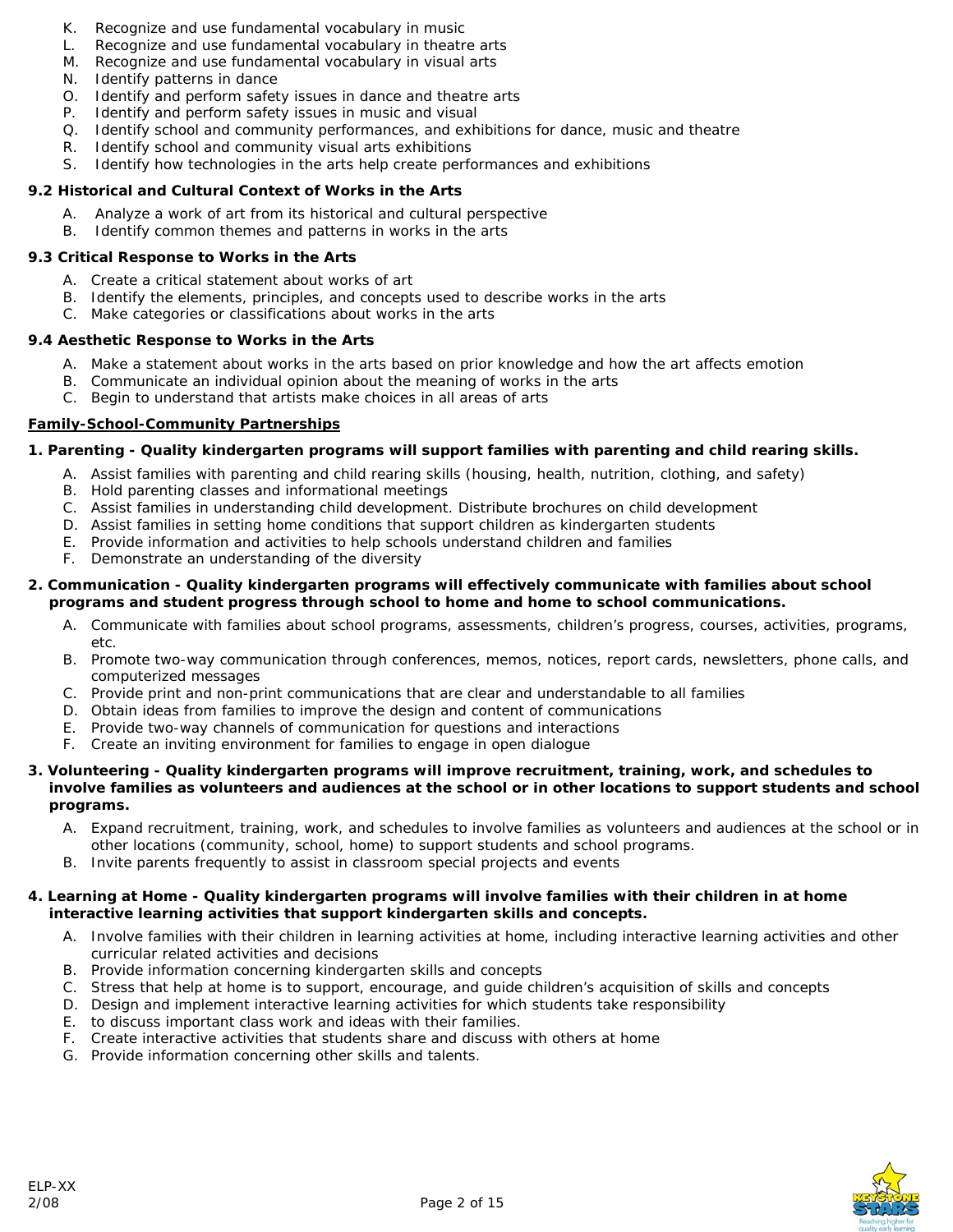- *5. Decision Making Quality kindergarten programs will include families as participants in school decisions, governance, and advocacy through PTA/PTO, school councils, committees, action teams, and other parent organizations.* 
	- A. Encourage involvement through PTA/PTO membership, participation, leadership, representation, advisory councils, school improvement teams, Title I councils, school-site management teams, and other independent school advisory groups.
	- B. Include parent leaders from all ethnic, racial, socio-economic, and other groups in the schools to serve as decision makers.
	- C. Offer training for parent leaders to develop leadership skills.
	- D. Understand decision making is a shared process of taking action for the successful achievement of common goals for school improvement and student success.

#### *6. Collaborating with the Community - Quality kindergarten programs will coordinate community resources and services for students, families, and the school with businesses, agencies,and other groups, and provide services to the community. Special attention will be given to facilitate successful transitions from one setting to another.*

- A. Contribute to the community through service learning and special projects aimed at sharing talents and solving local problems
- B. Work to solve problems of turf, responsibilities, goals, and funds
- C. Inform all families and learners about community programs and services, and ensure equal opportunities for services and participation
- D. Use community resources for improving curriculum and instruction
- E. Employ strategies that enable students to learn about and contribute to the community
- F. Facilitate transitions between preschool and kindergarten and between kindergarten and grade one

#### **Health, Safety and Physical Education**

#### *10.1 Concepts of Health*

- A. Identify and describe ways individuals grow physically, mentally, socially, and emotionally
- B. Identify and describe unique ways individuals grow physically, mentally, socially, and emotionally
- C. Identify and locate basic body parts and body organs
- D. Begin to develop an understanding of the basic function of body parts and body organs
- E. Describe why the body needs food
- F. Recognize that there are a variety of foods that can be grouped
- G. Develop an understanding of the importance of eating healthy and the role of food in keeping the body healthy
- H. Develop an understanding of the importance of drinking water to keep the body healthy
- I. Begin to know how to properly use medicine (e.g., who takes medicine, who gives medicine)
- J. Identify childhood illnesses

#### *10.2 Healthful Living*

- A. Know the relationship between personal health practices and being healthy
- B. Identify ways to prevent illness
- C. Know and use personal health practices
- D. Identify people that help to keep us healthy and safe
- E. Identify common health related signs, symbols, and products that help keep the body healthy
- F. Know that what we hear and what we see affects our health and safety
- G. Know, demonstrate, and identify the steps of a decision- making process
- H. Identify things in the environment that can be harmful

#### *10.3 Safety and Injury Prevention*

- A. Know and demonstrate the importance of rules to ensure safety
- B. Recognize an emergency situation
- C. Recognize conflict situations and identify strategies to resolve them
- D. Identify and demonstrate safe practices in physical activity

#### *10.4 Physical Activity*

- A. Recognize and demonstrate appropriate physical activities that promote fitness and health
- B. Recognize the physiological effects of moderate to vigorous physical activity on the body (e.g., fast heart rate, heavy or increased breathing, sweating)
- C. Identify physical activities that are liked and disliked
- D. Know that appropriate practice and regular participation positively impacts motor skills
- E. Recognize positive and negative interactions of small group activities

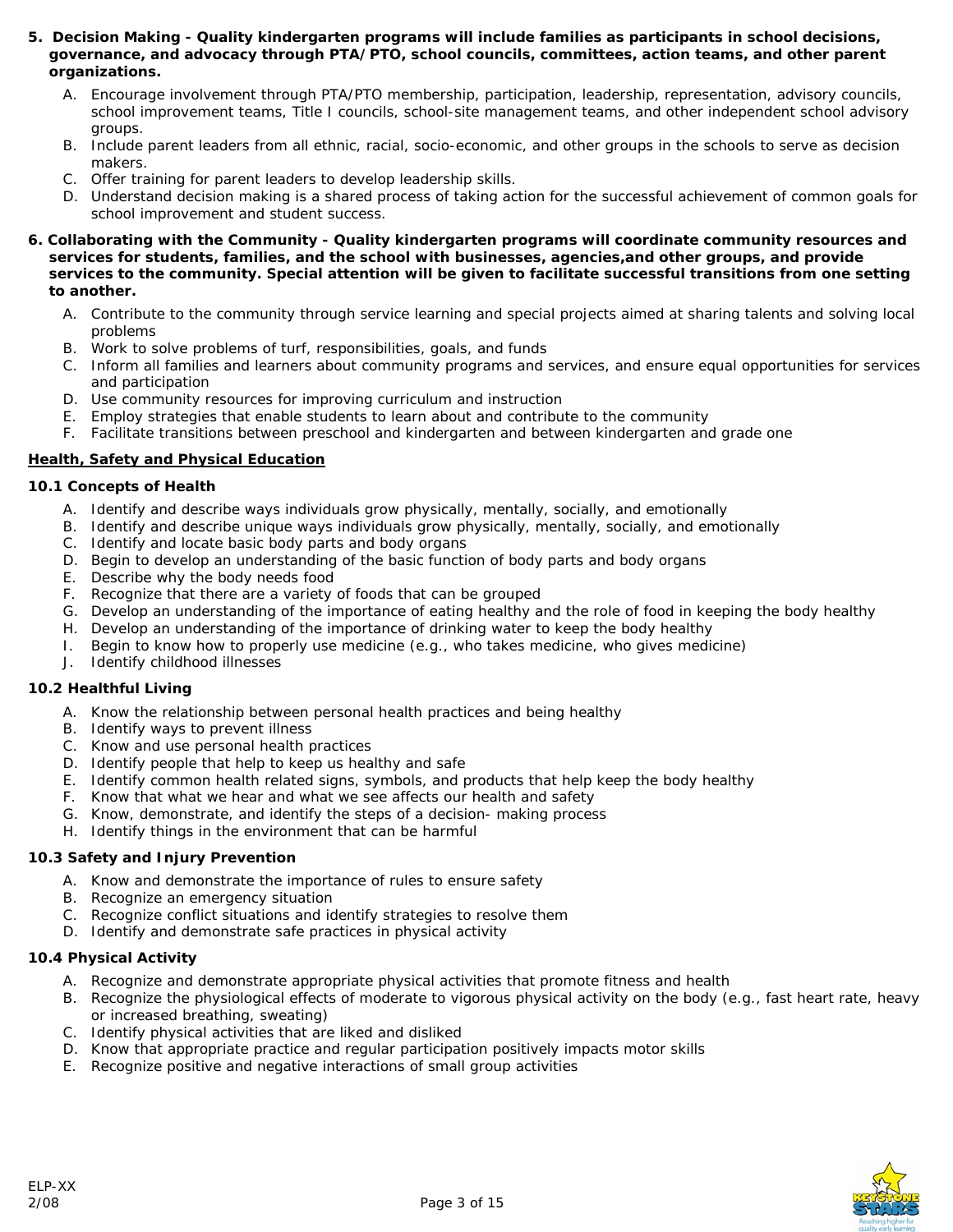#### *10.5 Concepts, Principles & Strategies of Movement*

- A. Recognize and use fundamental motor skills and movement concepts
- B. Know that relationships refer to the ways the individual, while moving, relates with other people and the environment
- C. Know, recognize and use demonstrate relationship movement concepts (e.g., narrow, wide, over, under, leading, following)
- D. Understand that people may differ even though they are the same age
- E. Know that practice and experience make you better at motor skills
- F. Know that when you first begin to learn a motor skill, you will not be good at it
- G. Know, recognize, and demonstrate that some skills are used in many different activities
- H. Understand that critical elements are cues that help students to learn a skill or to perform better
- I. Understand that feedback lets us know how we are doing on a task and is helpful in improving a skill
- J. Know and demonstrate that appropriate practice helps to improve skills
- K. Know that the amount of time a person practices affects the ability to perform the skill
- L. Know that how often we exercise affects how we improve
- M. Know and demonstrate that frequency, intensity, and duration of exercise affects how we improve
- N. Know that how hard we exercise affects how we improve
- O. Know that how long we exercise affects how we improve
- P. Know that what kind of exercise is used affects how we improve
- Q. Know and demonstrate that gravity affects movement and skills
- R. Know and demonstrate that force affects movement and skills
- S. Know and demonstrate how to absorb force
- T. Know and demonstrate that balance affects movement and skills
- U. Know how to maintain balance
- V. Know and demonstrate what it means to move to an open space
- W. Model and understand the purpose of rules

#### **Mathematics**

#### *2.1 Numbers, Number Systems and Number Relationships*

- A. Count using whole numbers (to 100) by ones and tens (rote counting)
- B. Use concrete objects to represent quantities up to and including 20
- C. Represent equivalent forms of the same number through the use of concrete objects and drawings up to and including 20
- D. Use concrete objects to separate a set into two equal parts using the terms half and whole
- E. Use concrete objects to group into sets of ten
- F. Use concrete objects to demonstrate understanding of one-to-one correspondence up to and including 20
- G. Count, read, and write whole numbers 0 to 20
- H. Identify numbers before, after, and between 0 –20
- I. Estimate using concrete objects up to 100
- J. Identify pennies, nickels, dimes, and quarters by name and value
- K. Count pennies and dimes

### *2.2 Computation and Estimation*

- A. Make estimates of objects in a set up to and including 20
- B. Make an estimation and verify by counting
- C. Represent addition and subtraction in everyday situations using up to ten concrete objects
- D. Use concrete objects to explain the results of joining and separating sets of objects in quantities up to and including ten
- E. Separate concrete objects into equal groups
- F. Determine the sum of the same two one-digit numbers using concrete objects and/or pictures  $(3+3=6)$

### *2.3 Measurement and Estimation*

- A. Understand the spatial concepts of over, under, beside, in, out, around, on and between, above, top, bottom
- B. Compare two objects using direct comparison
- C. Estimate and measure objects using nonstandard units
- D. Determine the length and height of objects with nonstandard units (e.g. hands, shoe lengths, jelly beans, paper clips)
- E. Describe the instruments used for measuring time, length, weight, volume, and temperature

#### *2.4 Mathematical Reasoning and Connections*

- A. Use math vocabulary comparison terms when making predictions regarding the quantity, size, and shape of objects
- B. Identify the use of measurement in everyday situations

### *2.5 Mathematical Problem Solving and Communication*

- A. Identify a problem and analyze possible solutions to determine which is most appropriate
- B. Identify what information is needed to solve a problem
- C. Demonstrate various strategies to solve a problem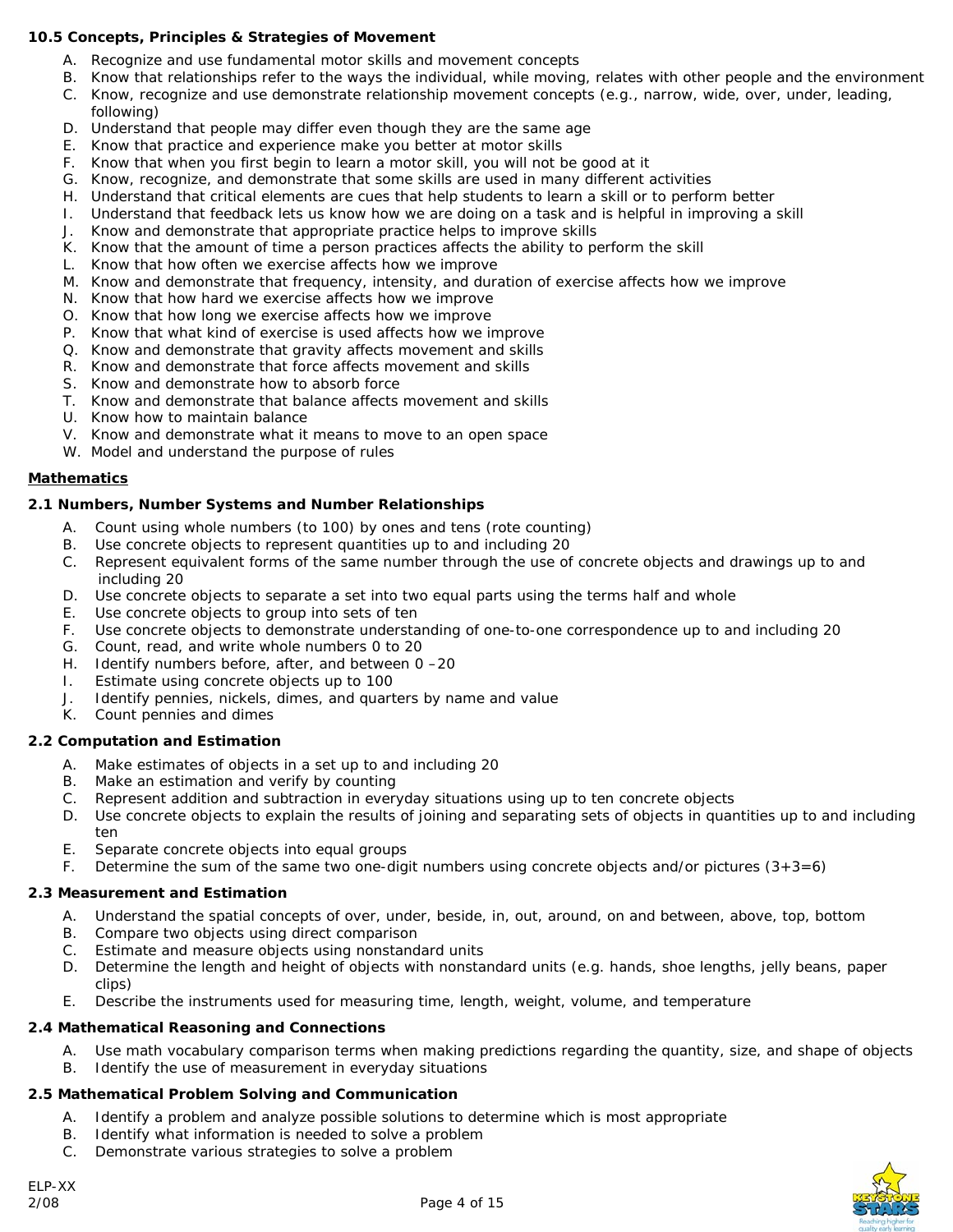#### *2.6 Statistics and Data Analysis*

- A. Gather, organize and display data on a bar graph and/or pictograph
- B. Analyze a chart or graph that displays data and make a prediction
- C. Answer questions based on data shown on graphs or charts
- D. Use data from graphs to answer questions and form opinions

#### *2.7 Probability and Predictions*

- A. State and explain the likelihood of an event using the terms: likely, unlikely, or certain
- B. Compare sets of data using the concepts of largest, smallest, most, and least. Explain if an event is fair or unfair

#### *2.8 Algebra and Functions*

- A. Identify, describe, and extend patterns based on shape, size, color, sound, or number
- B. Use concrete objects to show equal or not equal
- C. Recreate a simple story problem using concrete objects or pictures
- D. Use concrete objects and trial and error to represent a number story
- E. Use concrete objects or pictures to represent a number story that involves a missing addend F. Explain how solutions are determined
- Explain how solutions are determined
- G. Identify the purposes for different mathematical symbols  $(+, -, \text{ and } =)$

#### *2.9 Geometry*

- A. Identify common two and three-dimensional geometric shapes
- B. Create and reproduce geometric designs using concrete objects
- C. Draw and/or construct two-dimensional geometric shapes
- D. Name and describe two-dimensional geometric shapes in real life
- E. Explore symmetry in nature (leaves, butterflies)
- F. Identify a reflection
- G. Create a reflection
- H. Identify geometric shapes that are turned in different ways

#### *2.10 Trigonometry*

A. Identify triangles in the environment and discuss how they are alike and different

#### *2.11 Calculus*

- B. Order whole numbers (0-20) from least to greatest value
- C. Identify situations that occur in real life that are slow or fast in happening

#### **Personal Social**

#### *PS1: Develop Self-Concept*

- A. Is aware of self and one's own preferences
- B. Show independence in a wide range of activities
- C. Know and state independent thoughts and feelings
- D. Attempt new experiences with confidence and independence
- E. Show pride in accomplishments

#### *PS 2: Develop Self Care and Reliance*

- A. Recognize and label feelings
- B. Express feelings, needs, opinions, and wants that are appropriate to the situations
- C. Understand consequences of own behavior
- D. Follow rules and routines in classrooms and other settings
- E. Use materials with purpose, safety, and respect
- F. Pay attention as required by the task
- G. Make transitions between activities
- H. Follow adult directions
- I. Able to delay personal gratification until appropriate time

#### *3.3 Develop Social Interactions*

- A. Is aware of self and one's own preferences
- B. Know and state independent thoughts and feelings
- C. Trust familiar adults and close peers
- D. Enter into and initiate play with peers
- E. Enjoy playing or working with a variety of children in a number of activities
- F. Respond with empathy to children who are upset or in need
- G. Seek help from peers and adults when needed
- H. Respect the feelings, rights, and belongings of others
- I. Cooperate in small and large groups activities.
- J. Work or play cooperatively with peers for a sustained time
- K. Take turns in games and tasks



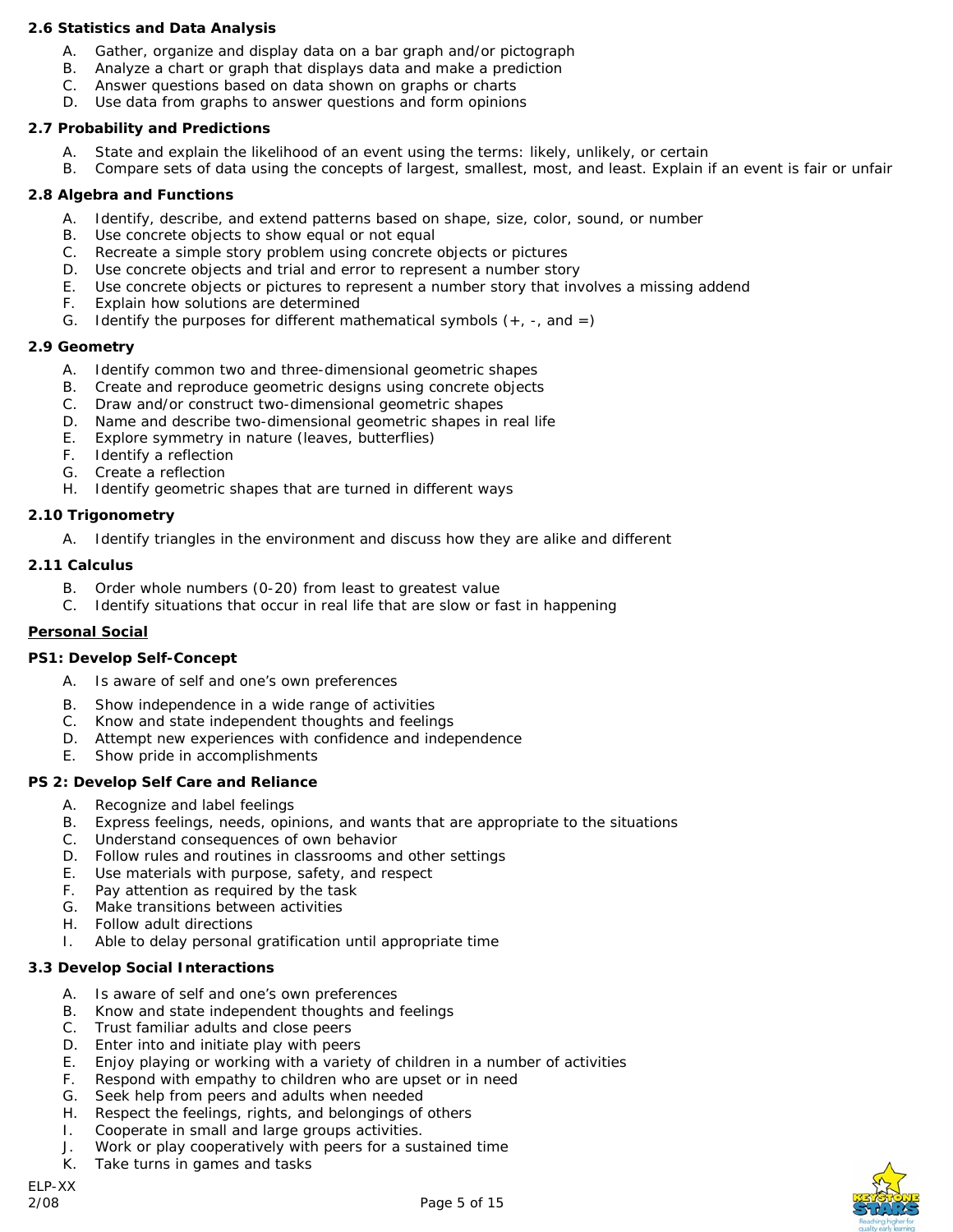- L. Share materials when appropriate
- M. Show increasing abilities to resolve conflicts with peers
- N. Shows nurturing behaviors through helpfulness to others

### *3.4 Develop Self Regulation*

A. Choose materials and activities independently

## **Reading, Writing, Speaking and Listening**

## *1.1 Learning to Read Independently*

- A. Develop book/print knowledge and conventions (e.g., turn pages from left to right when reading, read words and sentences from left to right, read from top to bottom, return sweep, parts of a book [cover, title, author, illustrator, title page ], print represents language)
- B. Develop sentence awareness/word awareness
- C. Discriminate words and sounds
- D. Discriminate, identify, and produce rhyming words and alliteration
- E. Segment phonemes to form words.
- F. Blend sounds to make a spoken word.
- G. Develop knowledge of letters and their sounds (Alphabetic Principle)
- H. Decode words (phonics)
- I. Encode words (phonics)
- J. Read emergently with adequate fluency
- K. Name and describe new concepts
- L. Acquire a reading vocabulary consisting of common words (environmental print, sight words, word families)
- M. Listen to new vocabulary in multiple contexts in order to understand new words and concepts
- N. Discuss unknown words and word meanings
- O. Use an increasingly complex and varied spoken vocabulary
- P. Demonstrate an increasing understanding of new vocabulary introduced in conversations, activities, stories or books
- Q. Demonstrate the understanding that communication occurs in different ways including the use of various languages, devices, and gestures

#### *1.2 Reading Critically in all Content Areas*

- A. Determine important ideas and messages in informational texts
- B. Recognize the characteristics of various types of texts
- C. Identify features of informational texts and use them to make meaning

#### *1.3 Reading, Analyzing, and Interpreting Literature*

- A. Understand and respond to a variety of literary selections that are read, listened to or viewed
- B. Monitor comprehension while viewing, listening to and reading literary selections

#### *1.4 Types of Writing*

- A. Describe the role of people, places, and things in a story
- B. Include simple plot when sharing information
- C. Identify illustrations that depict story content
- D. Draw or write informational sentences (letters, descriptions, definitions, collections of facts, simple instructions) using illustrations when relevant
- E. Differentiate between fact and opinion

#### *1.5 Quality of Writing*

- A. Conventional Penmanship-Trace, copy and generate letters of alphabet-both uppercase and lower case
- B. Create a focus for the 'piece' of writing.
- C. Retell about specific experiences, people, objects, events, or stories with a focused topic
- D. Use appropriate content for the topic
- E. Organize words into a complete thought
- F. Use a variety of pictures or words to express a thought
- G. Revise writing or illustrations to sequence events and add detail
- H. Publish or present writing

#### **Science**

#### *SC 1: Demonstrate understanding of the process of scientific inquiry*

- 1.1 Show curiosity by asking questions and seeking information
- 1.2 Collect, describe and record information
- 1.3 Use tools and equipment to explore objects
- 1.4 Make and verify predictions
- 1.5 Compare, contract and classify objects and data
- 1.6 Use language that shows understanding of scientific principles
- 1.7 Participate in scientific investigations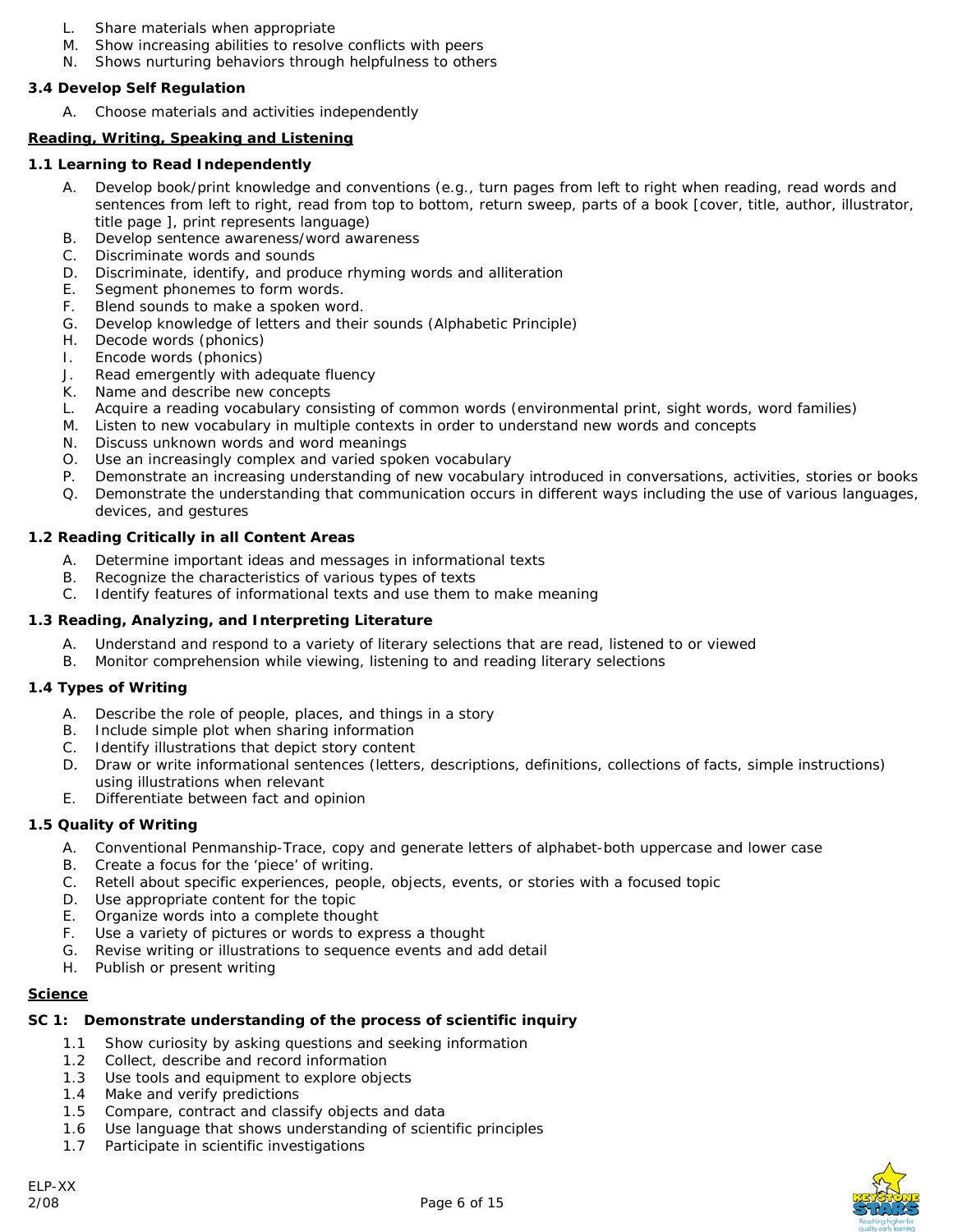#### *SC 2: Acquire knowledge about the characteristics of living things*

- 2.1 Recognize the difference between living and nonliving things
- 2.2 Notice changes in living things over time
- 2.3 Understand that plants and animals have life cycles
- 2.4 Notice similarities and differences and categories of plant and animals

#### *SC 3: Acquire knowledge about the physical properties of objects*

- 3.1 Describe, compare and categorize objects, based on their properties
- 3.2 Explore simple machines
- 3.3 Explore, identify and describe changes that occur over time
- 3.4 Use five senses to explore the world
- 3.5 Experiment with the effect of their own actions on objects
- 3.6 Understand that tools perform specific functions

#### *SC 4: Acquire knowledge about the earth and space*

- 4.1 Understand changes in the environment, including weather and seasonal changes
- 4.2 Investigate properties of rocks, soil and water
- 4.3 Explore the characteristics of the sun, moon, stars and clouds
- 4.4 Understand the importance of natural resources; that the environment provides for the needs of the people
- 4.5 Show beginning understanding of how human activities may change the environment
- 4.6 Participate in a variety of activities that preserve the environment

#### **Social Studies**

#### *SS 1: Develop an understanding of self within a community*

- 1.1 Identify similarities and differences of personal characteristics
- 1.2 Demonstrate an appreciation of one's own characteristics and those of others and others' cultures
- 1.3 Display an awareness of his/her role as a member of a group, such as the family or the class
- 1.4 Show understanding of how individuals work together to achieve group goals
- 1.5 Recognize how things are spatially related to one another
- 1.6 Describe the characteristics of where s/he lives and visits
- 1.7 Identify location and direction
- 1.8 Develop a beginning understanding of maps as representations of actual places

#### *SS 2: Develop understanding of past, present and future*

- 2.1 Demonstrate understanding of the sequence of event
- 2.2 Understand how things, people and places change over time
- 2.3 Demonstrate an ability to connect new ideas to past experiences

#### *SS 3: Develop an understanding of the role of consumers*

- 3.1 Demonstrate knowledge about community workers and their roles
- 3.2 Demonstrate an awareness of the uses of money
- 3.3 Develop an understanding of how goods and services are produced and distributed

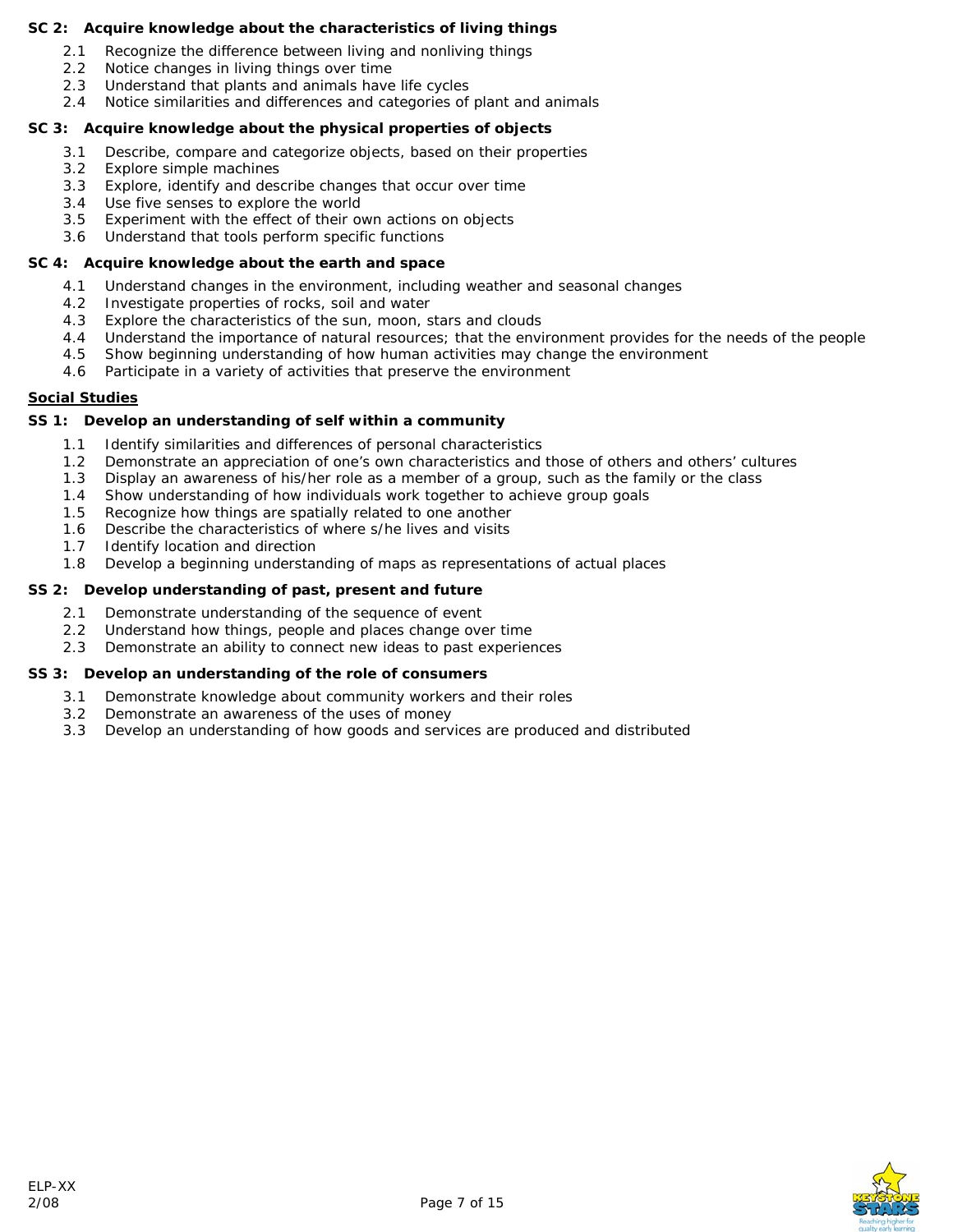# **Alignment Grid Kindergarten Standards**

| Learning Standard              | Where Standard Is Addressed in Curriculum | Where Standard Is Addressed in Other Resources |
|--------------------------------|-------------------------------------------|------------------------------------------------|
| Approaches to Learning         |                                           |                                                |
| AL 1: Initiative and           |                                           |                                                |
| Curiosity                      |                                           |                                                |
|                                |                                           |                                                |
|                                |                                           |                                                |
| AL 2: Engagement and           |                                           |                                                |
| Persistence                    |                                           |                                                |
|                                |                                           |                                                |
|                                |                                           |                                                |
| AL 3: Reasoning and            |                                           |                                                |
| Problem Solving                |                                           |                                                |
|                                |                                           |                                                |
|                                |                                           |                                                |
| AL 4: Flexibility, Risk-Taking |                                           |                                                |
| and Responsibility             |                                           |                                                |
|                                |                                           |                                                |
|                                |                                           |                                                |
|                                |                                           |                                                |
| AL 5: Imagination,             |                                           |                                                |
| Creativity and Invention       |                                           |                                                |
|                                |                                           |                                                |
|                                |                                           |                                                |
| Arts and Humanities            |                                           |                                                |
| 9.1 Production, Performance    |                                           |                                                |
| and Exhibition of Dance,       |                                           |                                                |
| Music, Theatre and Visual      |                                           |                                                |
| Arts                           |                                           |                                                |
| 9.2 Historical and Cultural    |                                           |                                                |
| context of Works in the Arts   |                                           |                                                |
|                                |                                           |                                                |
|                                |                                           |                                                |
| 9.3 Critical Response to       |                                           |                                                |
| Works in the Arts              |                                           |                                                |
|                                |                                           |                                                |
|                                |                                           |                                                |

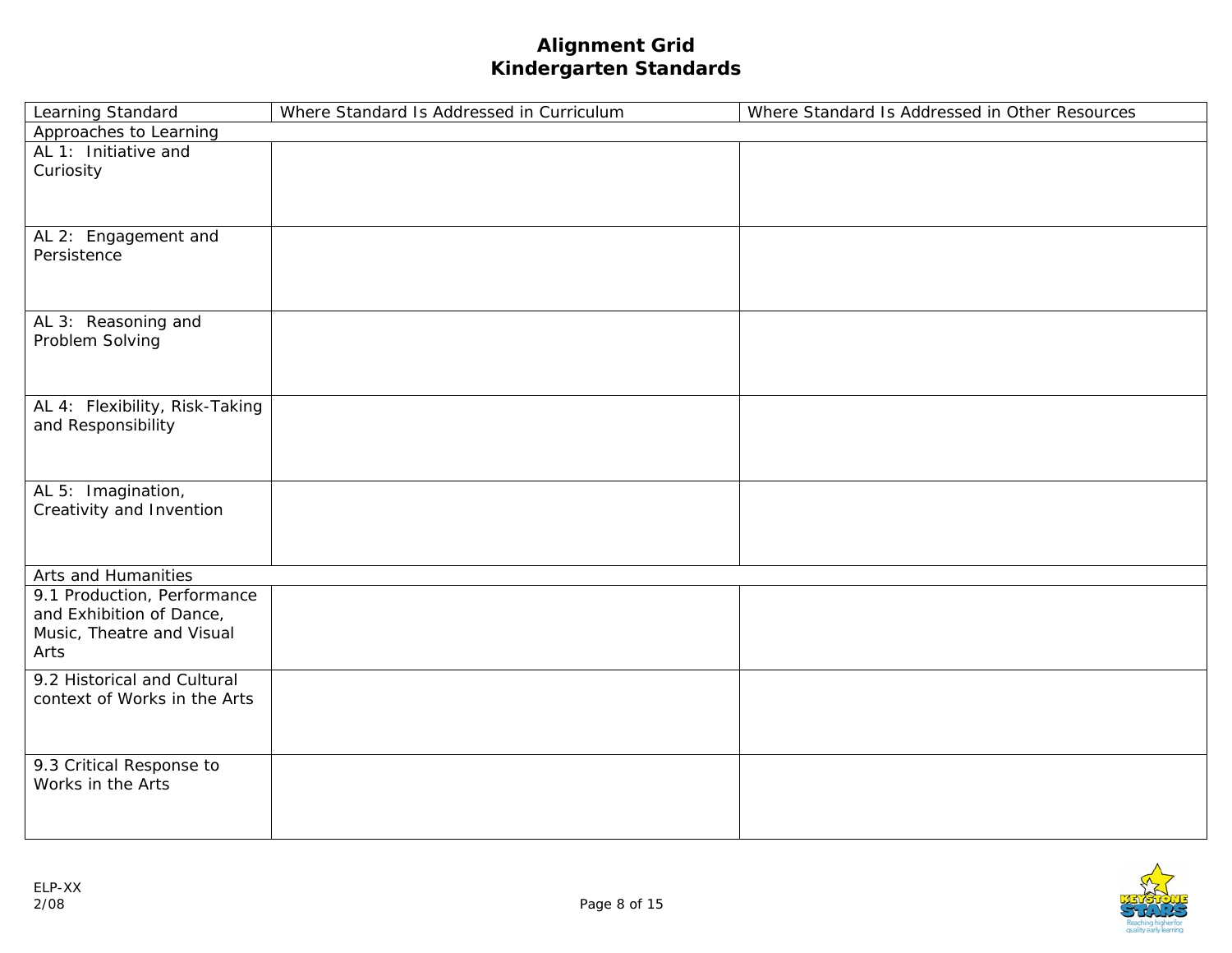| Learning Standard                                                 | Where Standard Is Addressed in Curriculum | Where Standard Is Addressed in Other Resources |
|-------------------------------------------------------------------|-------------------------------------------|------------------------------------------------|
| 9.4 Aesthetic Response to                                         |                                           |                                                |
| Works in the Arts                                                 |                                           |                                                |
|                                                                   |                                           |                                                |
|                                                                   |                                           |                                                |
| Family/School/Community Partnerships                              |                                           |                                                |
| 1. Parenting                                                      |                                           |                                                |
|                                                                   |                                           |                                                |
|                                                                   |                                           |                                                |
|                                                                   |                                           |                                                |
| 2. Communication                                                  |                                           |                                                |
|                                                                   |                                           |                                                |
|                                                                   |                                           |                                                |
|                                                                   |                                           |                                                |
| 3. Volunteering                                                   |                                           |                                                |
|                                                                   |                                           |                                                |
|                                                                   |                                           |                                                |
|                                                                   |                                           |                                                |
| 4. Learning at Home                                               |                                           |                                                |
|                                                                   |                                           |                                                |
|                                                                   |                                           |                                                |
|                                                                   |                                           |                                                |
| 5. Decision Making                                                |                                           |                                                |
|                                                                   |                                           |                                                |
|                                                                   |                                           |                                                |
|                                                                   |                                           |                                                |
| 6. Collaborating with the                                         |                                           |                                                |
| Community                                                         |                                           |                                                |
|                                                                   |                                           |                                                |
|                                                                   |                                           |                                                |
| Health, Safety, and Physical Education<br>10.1 Concepts of Health |                                           |                                                |
|                                                                   |                                           |                                                |
|                                                                   |                                           |                                                |
|                                                                   |                                           |                                                |
| 10.2 Healthful Living                                             |                                           |                                                |
|                                                                   |                                           |                                                |
|                                                                   |                                           |                                                |
|                                                                   |                                           |                                                |

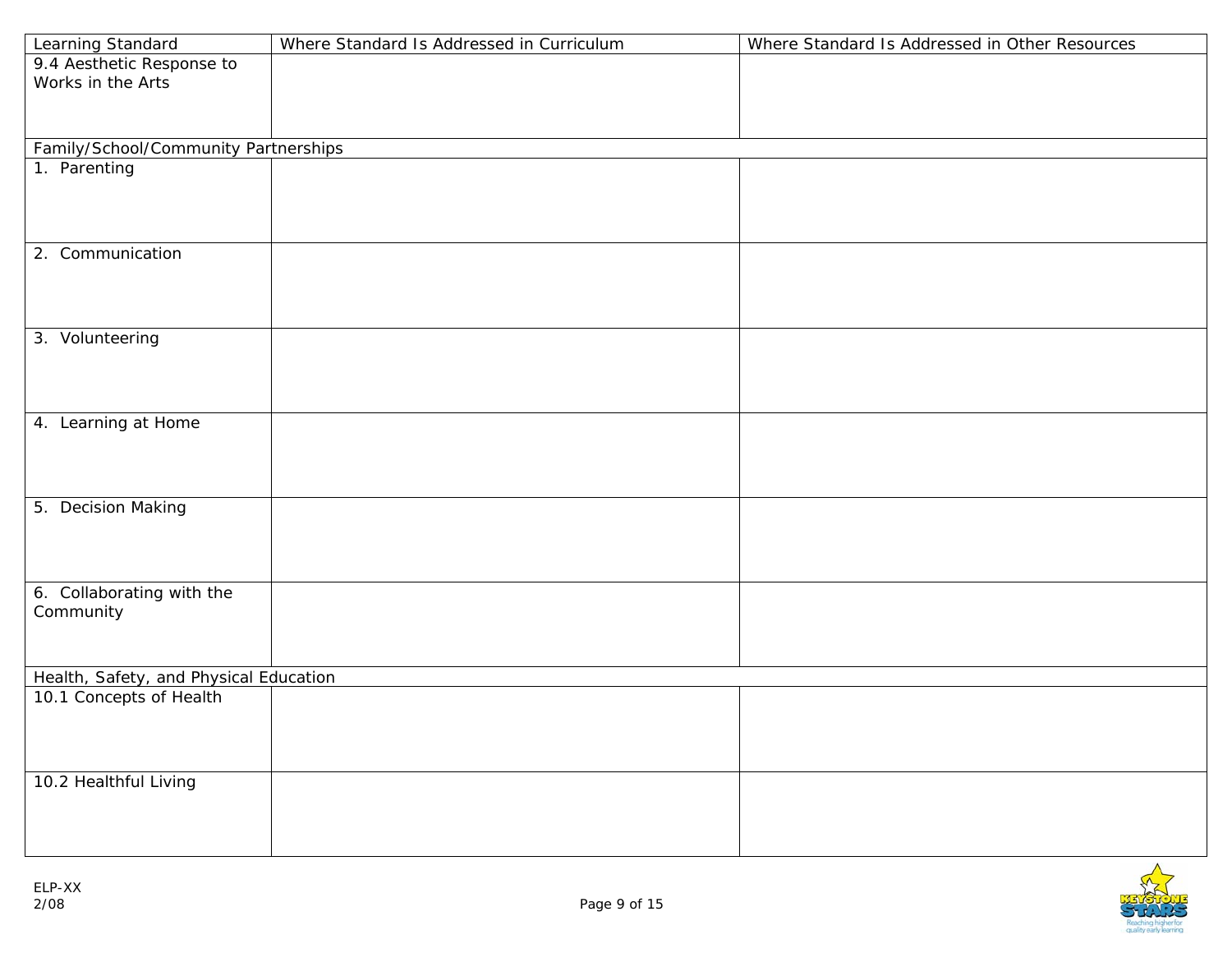| Learning Standard          | Where Standard Is Addressed in Curriculum | Where Standard Is Addressed in Other Resources |
|----------------------------|-------------------------------------------|------------------------------------------------|
| 10.3 Safety and Injury     |                                           |                                                |
| Protection                 |                                           |                                                |
|                            |                                           |                                                |
|                            |                                           |                                                |
| 10.4 Physical Activity     |                                           |                                                |
|                            |                                           |                                                |
|                            |                                           |                                                |
|                            |                                           |                                                |
| 10.5 Concepts, Strategies, |                                           |                                                |
| and Principles of Movement |                                           |                                                |
|                            |                                           |                                                |
|                            |                                           |                                                |
| Mathematics                |                                           |                                                |
| 2.1 Numbers, Number        |                                           |                                                |
| Systems and Relationships  |                                           |                                                |
|                            |                                           |                                                |
|                            |                                           |                                                |
|                            |                                           |                                                |
| 2.2 Computation and        |                                           |                                                |
| Estimation                 |                                           |                                                |
|                            |                                           |                                                |
|                            |                                           |                                                |
| 2.3 Measurement and        |                                           |                                                |
| Estimation                 |                                           |                                                |
|                            |                                           |                                                |
|                            |                                           |                                                |
| 2.4 Mathematical Reasoning |                                           |                                                |
| and Connections            |                                           |                                                |
|                            |                                           |                                                |
|                            |                                           |                                                |
| 2.5 Mathematical Reasoning |                                           |                                                |
| and Connections            |                                           |                                                |
|                            |                                           |                                                |
|                            |                                           |                                                |
| 2.6 Statistics and Data    |                                           |                                                |
| Analysis                   |                                           |                                                |
|                            |                                           |                                                |
|                            |                                           |                                                |
|                            |                                           |                                                |

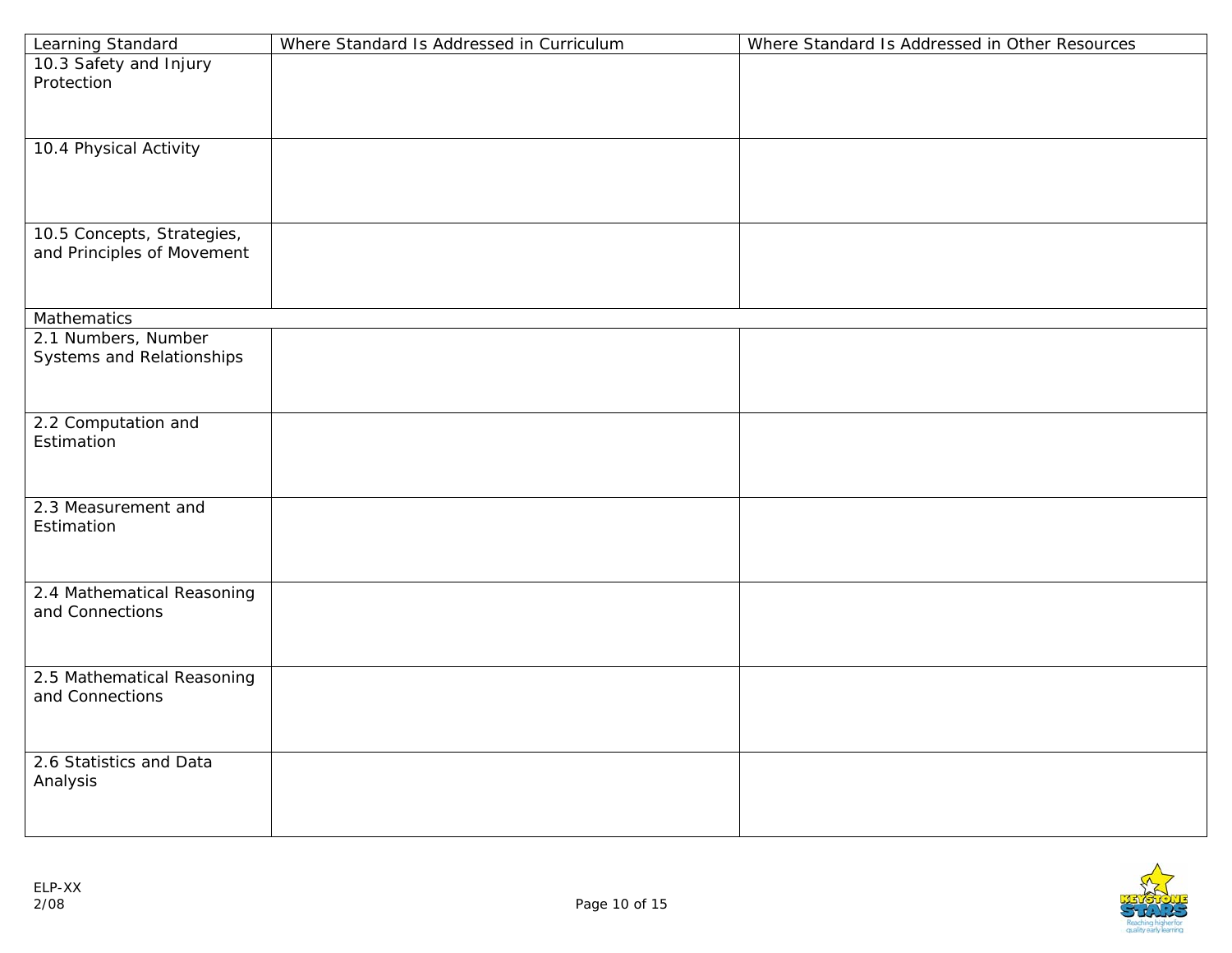| Predictions<br>2.8 Algebra and Functions<br>2.9 Geometry<br>2.10 Trigonometry<br>2.11 Calculus | Learning Standard   | Where Standard Is Addressed in Curriculum | Where Standard Is Addressed in Other Resources |
|------------------------------------------------------------------------------------------------|---------------------|-------------------------------------------|------------------------------------------------|
|                                                                                                | 2.7 Probability and |                                           |                                                |
|                                                                                                |                     |                                           |                                                |
|                                                                                                |                     |                                           |                                                |
|                                                                                                |                     |                                           |                                                |
|                                                                                                |                     |                                           |                                                |
|                                                                                                |                     |                                           |                                                |
|                                                                                                |                     |                                           |                                                |
|                                                                                                |                     |                                           |                                                |
|                                                                                                |                     |                                           |                                                |
|                                                                                                |                     |                                           |                                                |
|                                                                                                |                     |                                           |                                                |
|                                                                                                |                     |                                           |                                                |
|                                                                                                |                     |                                           |                                                |
|                                                                                                |                     |                                           |                                                |
|                                                                                                |                     |                                           |                                                |
|                                                                                                |                     |                                           |                                                |
|                                                                                                |                     |                                           |                                                |
|                                                                                                |                     |                                           |                                                |
|                                                                                                |                     |                                           |                                                |
| Personal/Social                                                                                |                     |                                           |                                                |
| 3.1 Develop Self Concept                                                                       |                     |                                           |                                                |
|                                                                                                |                     |                                           |                                                |
|                                                                                                |                     |                                           |                                                |
|                                                                                                |                     |                                           |                                                |
| 3.2 Develop Self Regulation                                                                    |                     |                                           |                                                |
|                                                                                                |                     |                                           |                                                |
|                                                                                                |                     |                                           |                                                |
|                                                                                                |                     |                                           |                                                |
| 3.3 Develop Social<br>Interactions                                                             |                     |                                           |                                                |
|                                                                                                |                     |                                           |                                                |
|                                                                                                |                     |                                           |                                                |
| 3.4 Develop Self Care and                                                                      |                     |                                           |                                                |
| Reliance                                                                                       |                     |                                           |                                                |
|                                                                                                |                     |                                           |                                                |
|                                                                                                |                     |                                           |                                                |
|                                                                                                |                     |                                           |                                                |

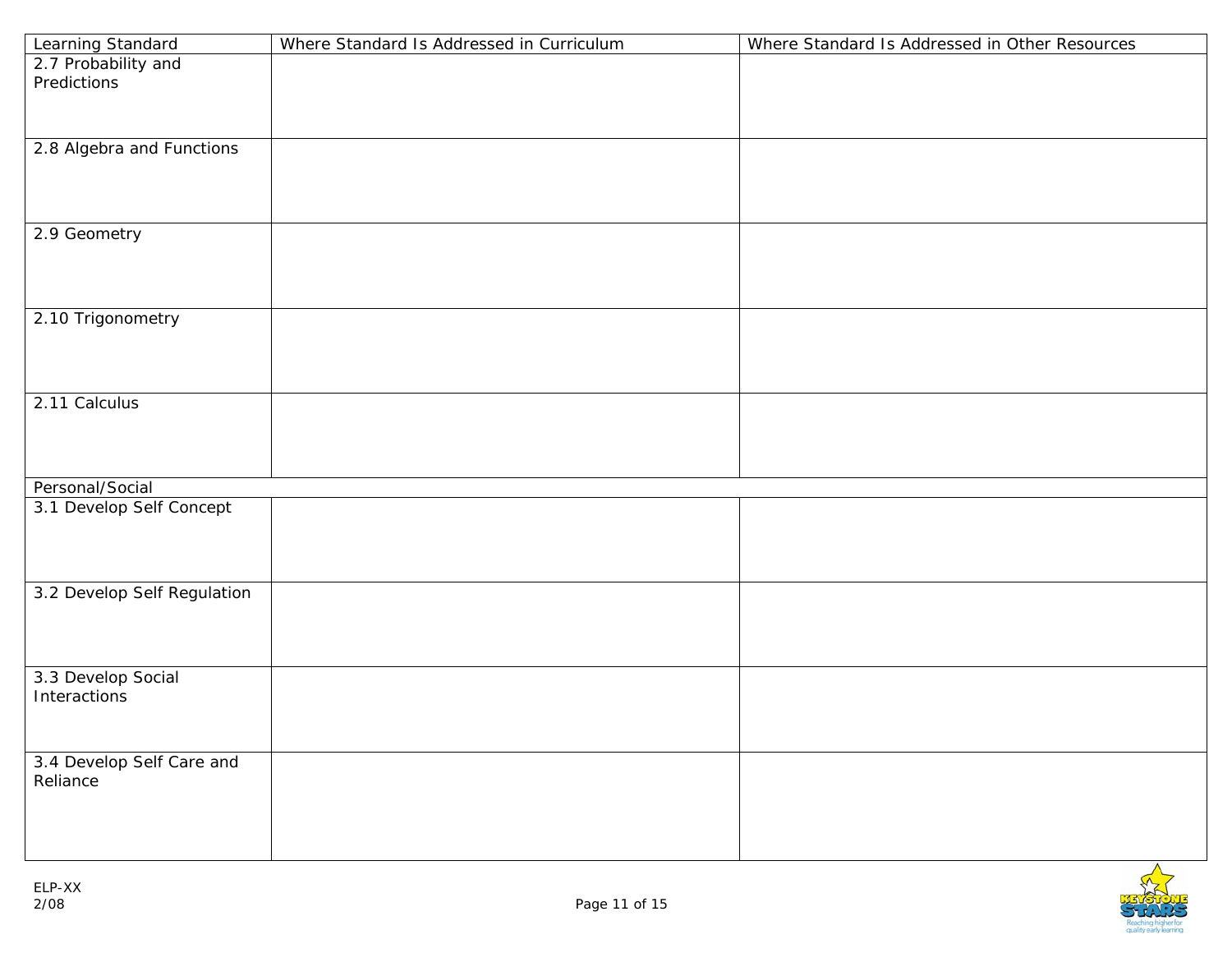| Learning Standard                                             | Where Standard Is Addressed in Curriculum | Where Standard Is Addressed in Other Resources |  |
|---------------------------------------------------------------|-------------------------------------------|------------------------------------------------|--|
| Reading, Writing, Speaking and Listening                      |                                           |                                                |  |
| 1.1 Learning to Read<br>Independently                         |                                           |                                                |  |
| 1.2 Reading Critically in All<br>Content Aread                |                                           |                                                |  |
|                                                               |                                           |                                                |  |
| 1.3 Reading, Analyzing, and<br><b>Interpreting Literature</b> |                                           |                                                |  |
| 1.4 Types of Writing                                          |                                           |                                                |  |
| 1.5 Quality of Writing                                        |                                           |                                                |  |
| 1.6 Speaking and Listening                                    |                                           |                                                |  |
| 1.7 Research                                                  |                                           |                                                |  |
| Science                                                       |                                           |                                                |  |
| 3.1 Unifying Themes                                           |                                           |                                                |  |
| 3.2 Inquiry and Design                                        |                                           |                                                |  |

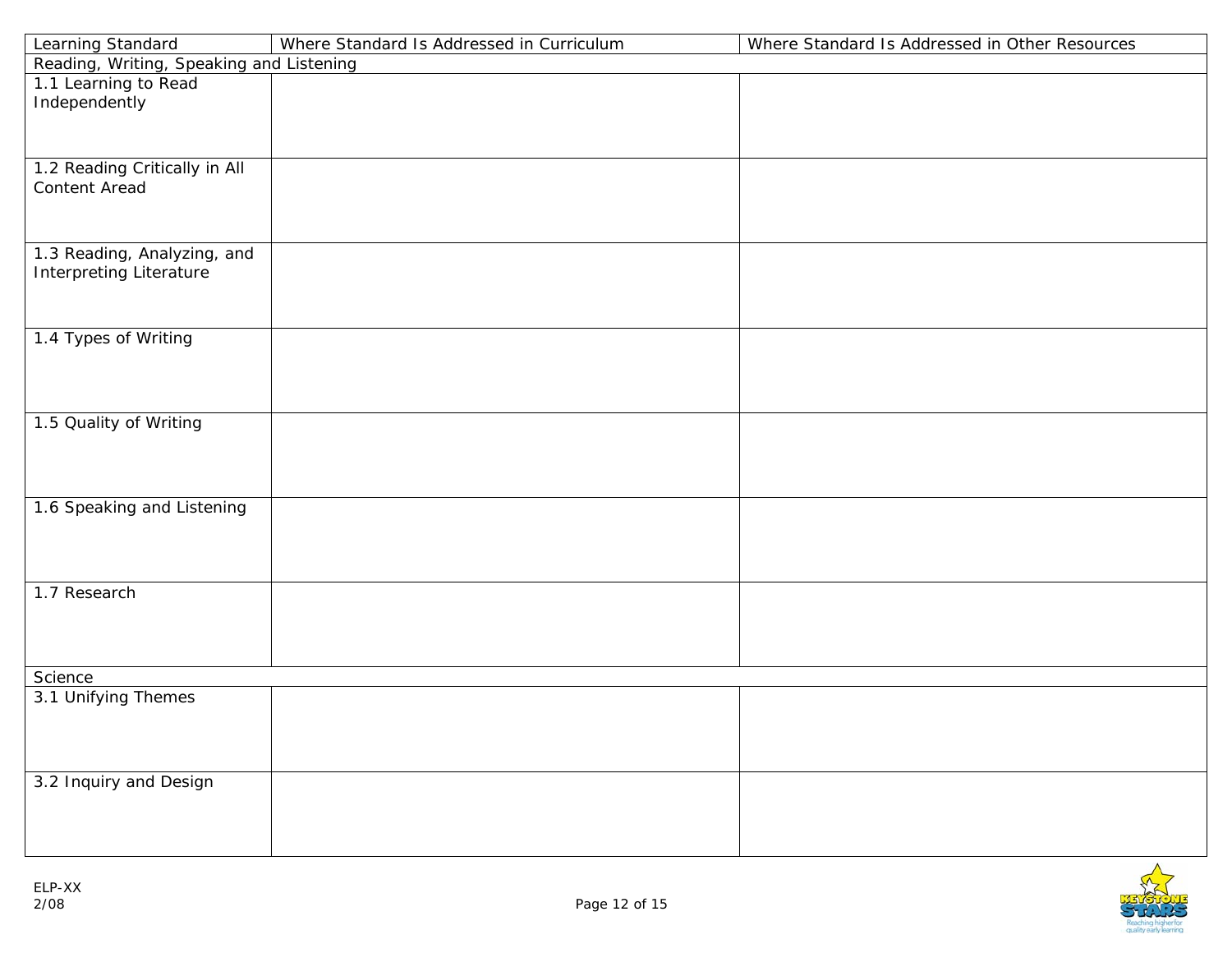|                                              | Where Standard Is Addressed in Curriculum | Where Standard Is Addressed in Other Resources |
|----------------------------------------------|-------------------------------------------|------------------------------------------------|
| Learning Standard<br>3.3 Biological Sciences |                                           |                                                |
|                                              |                                           |                                                |
|                                              |                                           |                                                |
|                                              |                                           |                                                |
| 3.4 Physical Sciences                        |                                           |                                                |
|                                              |                                           |                                                |
|                                              |                                           |                                                |
|                                              |                                           |                                                |
| 3.5 Earth Sciences                           |                                           |                                                |
|                                              |                                           |                                                |
|                                              |                                           |                                                |
|                                              |                                           |                                                |
| 3.6 Technology Education                     |                                           |                                                |
|                                              |                                           |                                                |
|                                              |                                           |                                                |
|                                              |                                           |                                                |
| 3.7 Technological Devices                    |                                           |                                                |
|                                              |                                           |                                                |
|                                              |                                           |                                                |
| 4.1 Watersheds and                           |                                           |                                                |
| Wetlands                                     |                                           |                                                |
|                                              |                                           |                                                |
|                                              |                                           |                                                |
| 4.2 Renewable and                            |                                           |                                                |
| Nonrenewable Resources                       |                                           |                                                |
|                                              |                                           |                                                |
|                                              |                                           |                                                |
| 4.3 Environmental Health                     |                                           |                                                |
|                                              |                                           |                                                |
|                                              |                                           |                                                |
|                                              |                                           |                                                |
| 4.4 Agriculture and Society                  |                                           |                                                |
|                                              |                                           |                                                |
|                                              |                                           |                                                |
|                                              |                                           |                                                |

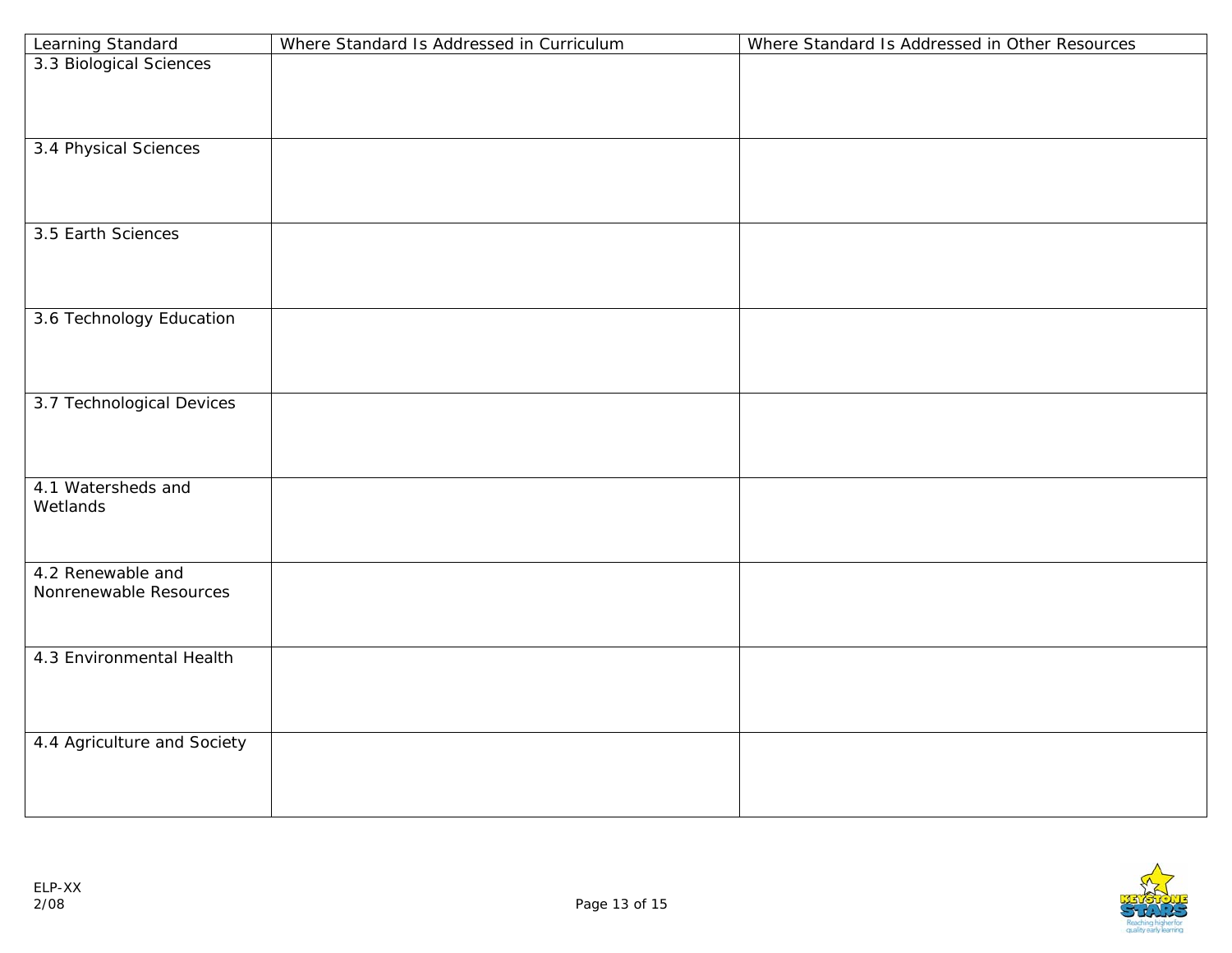| <b>Learning Standard</b>     | Where Standard Is Addressed in Curriculum | Where Standard Is Addressed in Other Resources |
|------------------------------|-------------------------------------------|------------------------------------------------|
| 4.6 Ecosystems and Their     |                                           |                                                |
| Interactions                 |                                           |                                                |
|                              |                                           |                                                |
|                              |                                           |                                                |
| 4.7 Threatened,              |                                           |                                                |
| Endangered, and Extinct      |                                           |                                                |
| Species                      |                                           |                                                |
|                              |                                           |                                                |
| 4.8 Humans and Their         |                                           |                                                |
| Environment                  |                                           |                                                |
|                              |                                           |                                                |
|                              |                                           |                                                |
|                              |                                           |                                                |
| 4.9 Environmental Laws and   |                                           |                                                |
| Regulations                  |                                           |                                                |
|                              |                                           |                                                |
|                              |                                           |                                                |
| Social Studies               |                                           |                                                |
| 5.1 Principles of Government |                                           |                                                |
|                              |                                           |                                                |
|                              |                                           |                                                |
|                              |                                           |                                                |
| 5.2 Rights and               |                                           |                                                |
| Responsibilities of          |                                           |                                                |
| Citizenship                  |                                           |                                                |
|                              |                                           |                                                |
| 5.3 How Government Works     |                                           |                                                |
|                              |                                           |                                                |
|                              |                                           |                                                |
|                              |                                           |                                                |
| 6.1 Economic Systems         |                                           |                                                |
|                              |                                           |                                                |
|                              |                                           |                                                |
|                              |                                           |                                                |
| 6.2 Scarcity and Choice      |                                           |                                                |
|                              |                                           |                                                |
|                              |                                           |                                                |
|                              |                                           |                                                |